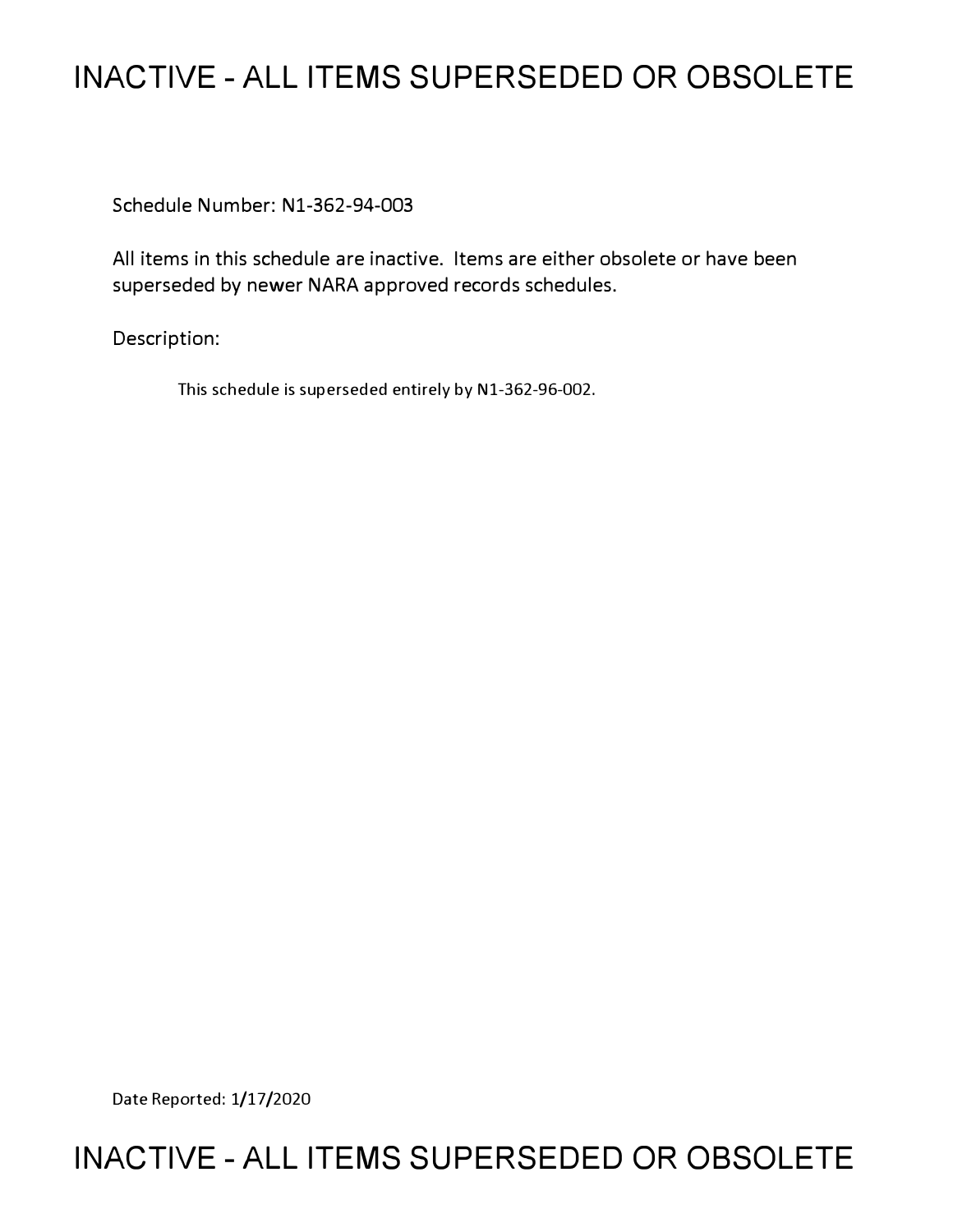| <b>CAVE BLANK (NARA use only)</b><br><b>REQUEST FOR RECORDS DISPOSITION AUTHORITY</b><br>$-362 - 94 - 3$<br>(See Instructions on reverse)<br>DATE RECEIVED<br><sup>TO</sup> NATIONAL ARCHIVES and RECORDS ADMINISTRATION (NIR)<br>1018193<br>WASHINGTON, DC 20408<br>1 FROM (Agency or establishment)<br>NOTIFICATION TO AGENCY<br><b>ACTION</b><br>2 MAJOR SUBDIVISION<br>In accordance with the provisions of 44<br>U.S.C. 3303a the disposition request.<br>OFFICE OF MANAGEMENT & BUDGET<br>including amendments, is approved except<br>for items that may be marked disposition<br>3 MINOR SUBDIVISION<br>not approved's or "withdrawn in column 10<br>ADMINISTRATIVE & MANAGEMENT SERVICES<br><b>DATE</b><br>4 NAME OF PERSON WITH WHOM TO CONFER 5 TELEPHONE<br><b>ARCHIVIST OF THE UNITED STATES</b><br>$4 - 21 - 94$<br>EVELYN D. GRIMES<br>$606 - 5246$<br><b>6 AGENCY CERTIFICATION</b><br>I hereby certify that I am authorized to act for this agency in matters pertaining to the disposition of its records<br>and that the records proposed for disposal on the attached $\_\_\_\_$ page(s) are not now needed for the business<br>of this agency or will not be needed after the retention periods specified, and that written concurrence from<br>the General Accounting Office, under the provisions of Title 8 of the GAO Manual for Guidance of Federal<br>Agencies,<br>$\times$ l<br>is not required,<br>is attached, or<br>has been requested<br>DATE<br>TITLE<br>SIGNATURE OF AGENCY REPRESENTATIVE<br>Kunds<br>9 GRS OR<br>10 ACTION<br>8 DESCRIPTION OF ITEM AND PROPOSED DISPOSITION<br><b>ITEM</b><br><b>SUPERSEDED</b><br>TAKEN (NARA<br><b>JOB CITATION</b><br><b>\ USE ONLY)</b><br><b>NO</b><br>See Attached Sheet<br>we knot to<br>STANDARD FORM 115 (REV 3-91)<br>NSN 7540-00-634-4064<br>115-109<br>PREVIOUS EDITION NOT USABLE<br><b>Prescribed by NARA</b> |  |  |  |  |  |  |  |
|-------------------------------------------------------------------------------------------------------------------------------------------------------------------------------------------------------------------------------------------------------------------------------------------------------------------------------------------------------------------------------------------------------------------------------------------------------------------------------------------------------------------------------------------------------------------------------------------------------------------------------------------------------------------------------------------------------------------------------------------------------------------------------------------------------------------------------------------------------------------------------------------------------------------------------------------------------------------------------------------------------------------------------------------------------------------------------------------------------------------------------------------------------------------------------------------------------------------------------------------------------------------------------------------------------------------------------------------------------------------------------------------------------------------------------------------------------------------------------------------------------------------------------------------------------------------------------------------------------------------------------------------------------------------------------------------------------------------------------------------------------------------------------------------------------------------------------------------------------------------------------------------------|--|--|--|--|--|--|--|
|                                                                                                                                                                                                                                                                                                                                                                                                                                                                                                                                                                                                                                                                                                                                                                                                                                                                                                                                                                                                                                                                                                                                                                                                                                                                                                                                                                                                                                                                                                                                                                                                                                                                                                                                                                                                                                                                                                 |  |  |  |  |  |  |  |
|                                                                                                                                                                                                                                                                                                                                                                                                                                                                                                                                                                                                                                                                                                                                                                                                                                                                                                                                                                                                                                                                                                                                                                                                                                                                                                                                                                                                                                                                                                                                                                                                                                                                                                                                                                                                                                                                                                 |  |  |  |  |  |  |  |
|                                                                                                                                                                                                                                                                                                                                                                                                                                                                                                                                                                                                                                                                                                                                                                                                                                                                                                                                                                                                                                                                                                                                                                                                                                                                                                                                                                                                                                                                                                                                                                                                                                                                                                                                                                                                                                                                                                 |  |  |  |  |  |  |  |
|                                                                                                                                                                                                                                                                                                                                                                                                                                                                                                                                                                                                                                                                                                                                                                                                                                                                                                                                                                                                                                                                                                                                                                                                                                                                                                                                                                                                                                                                                                                                                                                                                                                                                                                                                                                                                                                                                                 |  |  |  |  |  |  |  |
|                                                                                                                                                                                                                                                                                                                                                                                                                                                                                                                                                                                                                                                                                                                                                                                                                                                                                                                                                                                                                                                                                                                                                                                                                                                                                                                                                                                                                                                                                                                                                                                                                                                                                                                                                                                                                                                                                                 |  |  |  |  |  |  |  |
|                                                                                                                                                                                                                                                                                                                                                                                                                                                                                                                                                                                                                                                                                                                                                                                                                                                                                                                                                                                                                                                                                                                                                                                                                                                                                                                                                                                                                                                                                                                                                                                                                                                                                                                                                                                                                                                                                                 |  |  |  |  |  |  |  |
|                                                                                                                                                                                                                                                                                                                                                                                                                                                                                                                                                                                                                                                                                                                                                                                                                                                                                                                                                                                                                                                                                                                                                                                                                                                                                                                                                                                                                                                                                                                                                                                                                                                                                                                                                                                                                                                                                                 |  |  |  |  |  |  |  |
|                                                                                                                                                                                                                                                                                                                                                                                                                                                                                                                                                                                                                                                                                                                                                                                                                                                                                                                                                                                                                                                                                                                                                                                                                                                                                                                                                                                                                                                                                                                                                                                                                                                                                                                                                                                                                                                                                                 |  |  |  |  |  |  |  |
|                                                                                                                                                                                                                                                                                                                                                                                                                                                                                                                                                                                                                                                                                                                                                                                                                                                                                                                                                                                                                                                                                                                                                                                                                                                                                                                                                                                                                                                                                                                                                                                                                                                                                                                                                                                                                                                                                                 |  |  |  |  |  |  |  |
|                                                                                                                                                                                                                                                                                                                                                                                                                                                                                                                                                                                                                                                                                                                                                                                                                                                                                                                                                                                                                                                                                                                                                                                                                                                                                                                                                                                                                                                                                                                                                                                                                                                                                                                                                                                                                                                                                                 |  |  |  |  |  |  |  |
|                                                                                                                                                                                                                                                                                                                                                                                                                                                                                                                                                                                                                                                                                                                                                                                                                                                                                                                                                                                                                                                                                                                                                                                                                                                                                                                                                                                                                                                                                                                                                                                                                                                                                                                                                                                                                                                                                                 |  |  |  |  |  |  |  |
|                                                                                                                                                                                                                                                                                                                                                                                                                                                                                                                                                                                                                                                                                                                                                                                                                                                                                                                                                                                                                                                                                                                                                                                                                                                                                                                                                                                                                                                                                                                                                                                                                                                                                                                                                                                                                                                                                                 |  |  |  |  |  |  |  |
|                                                                                                                                                                                                                                                                                                                                                                                                                                                                                                                                                                                                                                                                                                                                                                                                                                                                                                                                                                                                                                                                                                                                                                                                                                                                                                                                                                                                                                                                                                                                                                                                                                                                                                                                                                                                                                                                                                 |  |  |  |  |  |  |  |